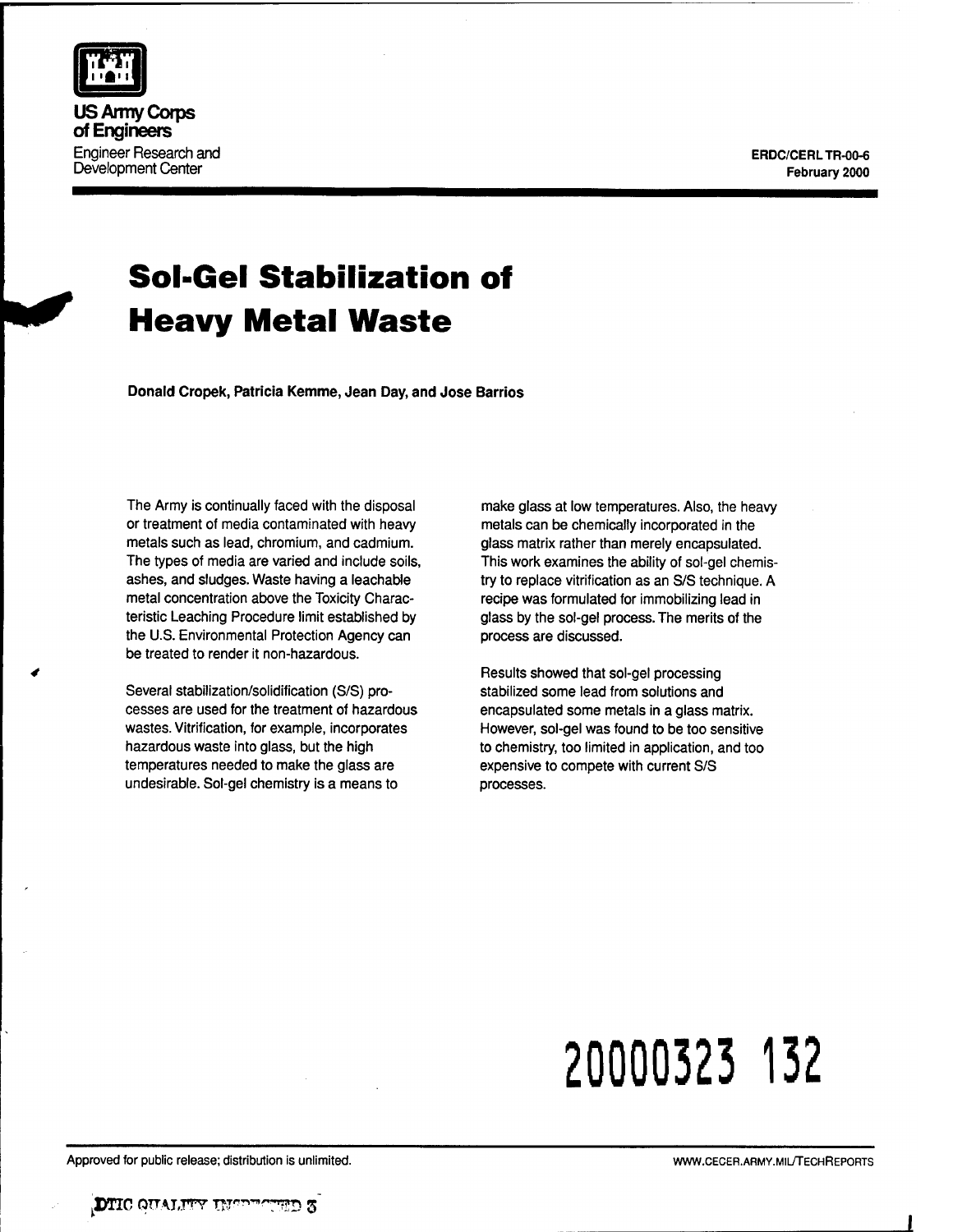## **Foreword**

This study was conducted for Headquarters, U.S. Army Corps of Engineers (HQUSACE) under Project 40162720D048, "Industrial Operations Pollution Control Technology (6.2 Exploratory Development)"; Work Unit U79, "Sol-Gel Stabilization of Heavy Metal Waste." The technical reviewer was Chris Vercautren, Industrial Operations Command, Rock Island Arsenal, IL.

The work was performed by the Environmental Processes (CN-E) of the Installations Division (CN), Construction Engineering Research Laboratory (CERL). The CERL Principal Investigator was Dr. Donald M. Cropek. Dr. Ilker R. Adiguzel is Chief, CN-E, and Dr. John T. Bandy is Chief, CN. The technical editor was Linda L. Wheatley, Information Technology Laboratory. Dr. Alan W. Moore is the CERL Acting Director.

CERL is an element of the Engineer Research and Development Center (ERDC), U.S. Army Corps of Engineers. The Acting Director of ERDC is Dr. Lewis E. Link, Jr., and the Commander is COL Robin R. Cababa, EN.

#### **DISCLAIMER**

The contents of this report are not to be used for advertising, publication, or promotional purposes. Citation of trade names does not constitute an official endorsement or approval of the use of such commercial products. All product names and trademarks cited are the property of their respective owners.

The findings of this report are not to be construed as an official Department of the Army position unless so designated by other authorized documents.

**DESTROY THIS REPORT WHEN IT IS NO LONGER NEEDED. DO NOT RETURN IT TO THE ORIGINATOR.**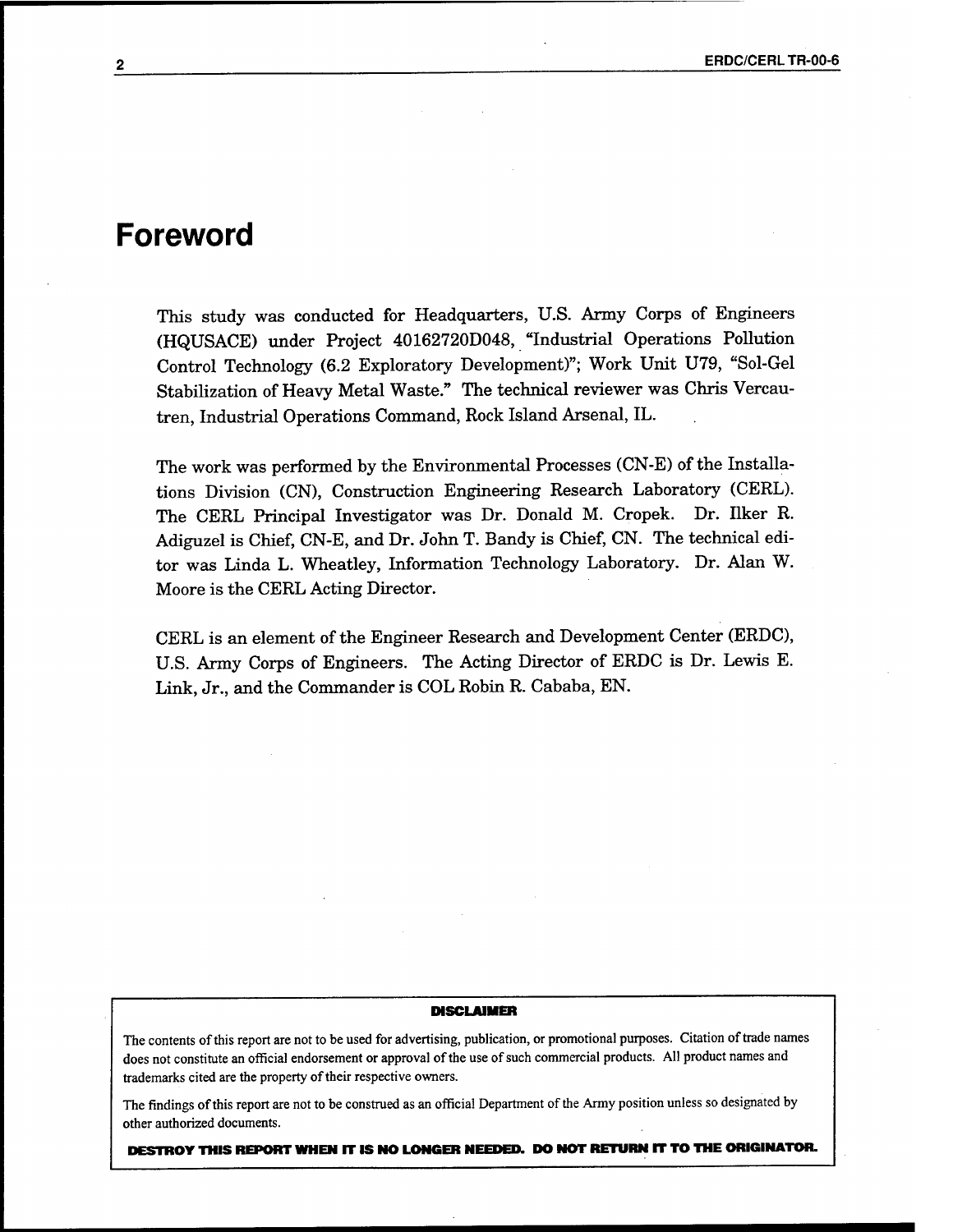# **Contents**

| 1            |  |
|--------------|--|
|              |  |
|              |  |
|              |  |
|              |  |
| $\mathbf{2}$ |  |
|              |  |
|              |  |
|              |  |
| $\mathbf{3}$ |  |
|              |  |
|              |  |
|              |  |
|              |  |
| 4            |  |
|              |  |
|              |  |
|              |  |
|              |  |
|              |  |
|              |  |
|              |  |
|              |  |
|              |  |

 $\overline{\mathbf{3}}$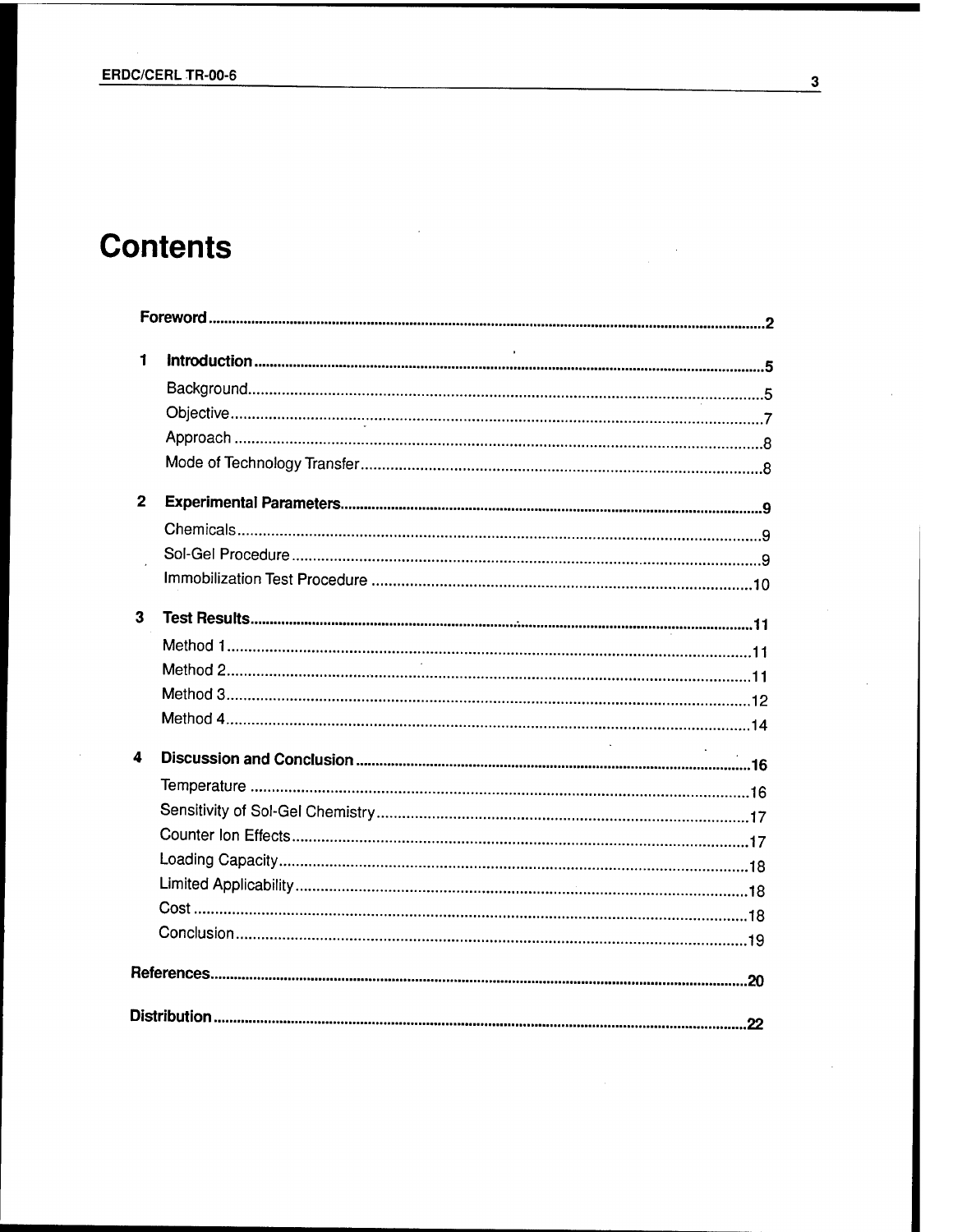# **<sup>1</sup> Introduction**

#### **Background**

The Army is continually faced with the disposal or treatment of media contaminated with heavy metals such as lead, chromium, and cadmium. The types of media include soils, ashes, and sludges. For example, firing range soils are high in lead content because the ammunition used contains lead. Soil surrounding and underlying some structures and playgrounds on Army installations become contaminated by lead leaching from lead-based paints used on the structures and equipment. Incineration of items containing heavy metals (e.g., metal catalysts in propellant formulations) eliminates much of the matrix but concentrates the metal in the baghouse ash. Other examples are sludges from industrial processes (e.g., electroplating) that have very high levels of chromium, and painting/de-painting operations that generate sludges and blast media high in metal content.

The key parameter in examples such as these is the amount of heavy metal that can leach out of the waste to become bioavailable. If an organism (e.g., a human) ingests the waste, only the heavy metal that can leach from the waste will have toxic effects on the organism. In addition, only the leachable heavy metal fraction can move through the environment, carried along by groundwater into other sensitive areas.

The U.S. Environmental Protection Agency (EPA) developed the Toxicity Characteristic Leaching Procedure (TCLP) to determine the leachable contaminant content ofsamples, including different organic and metallic species. Depending on whether the waste has a leachable metal concentration below or above the TCLP limit, the waste is said to either "pass" or "fail" TCLP, respectively. The cost of treatment and disposal for a waste can be high if it fails TCLP. Such a waste can be treated to lower the leachable metal to a level below the TCLP value, thus rendering the waste non-hazardous.

5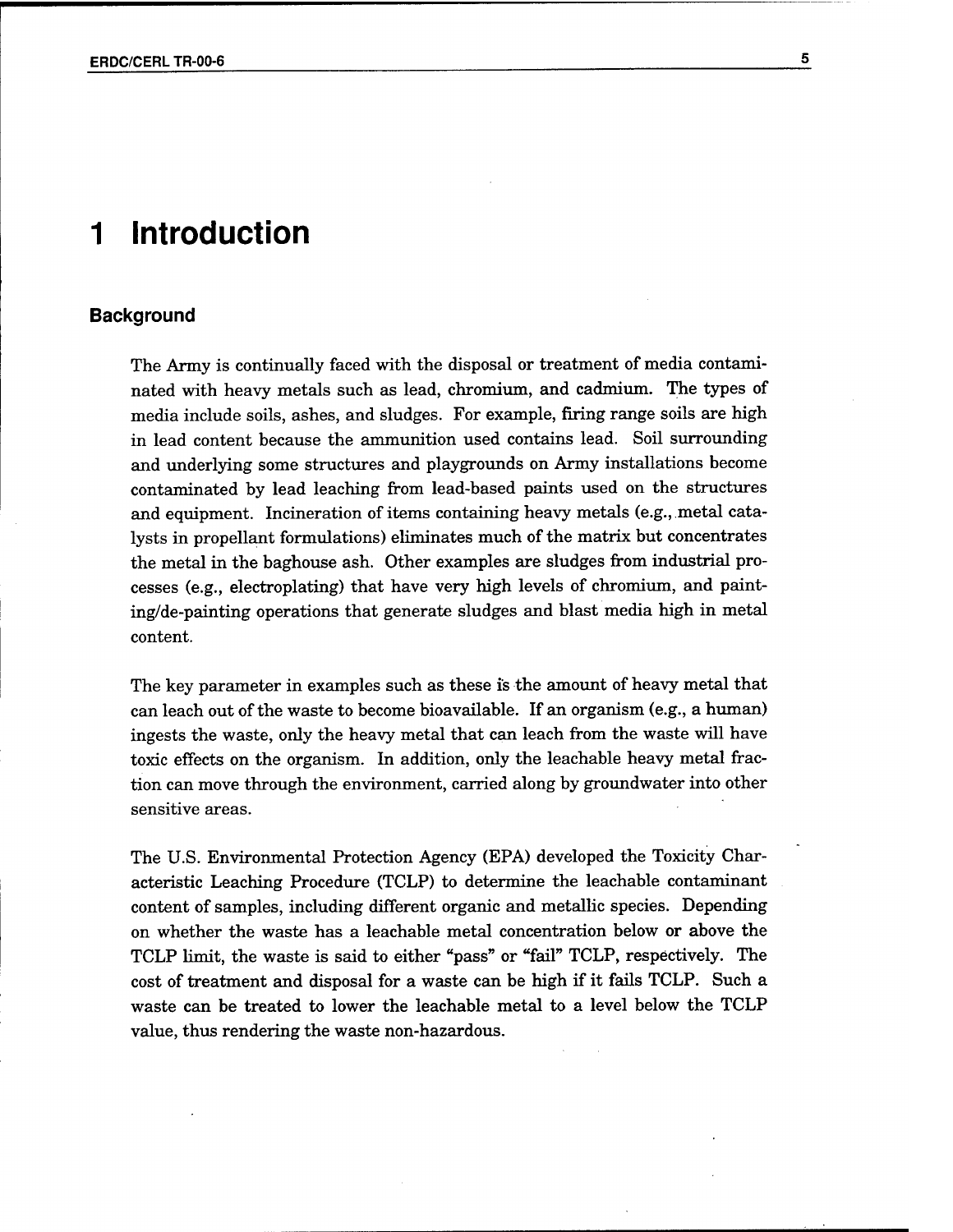According to EPA literature (Barth et al. 1990), stabilization/solidification (S/S) of hazardous wastes involves three steps:

- 1. Improve the handling and physical characteristics of the waste.
- 2. Decrease the surface area of the waste to limit leachability of contaminants.
- 3. Decrease the solubility of the hazardous constituents of the waste.

In the case of heavy metals, an S/S process makes a solid monolithic structure that prevents leaching of the metal by either a physical encapsulation mechanism or a chemical reaction. Generally, the use of a chemical reaction to convert a metal from a soluble form to an insoluble form is preferred over encapsulation, which can fail upon fracture or weathering of the monolith.

Several S/S processes have been used for the treatment of hazardous wastes (Barth et al. 1990; Jackman and Powell 1991). Cement-based S/S is a physical/ chemical process that incorporates the metals into Portland cement during the curing step. Pozzolanic S/S is a similar process that combines the waste with silica or aluminosilicate material, which is then added to a cementitious product. It tends to use primarily a physical encapsulation mechanism. Organic S/S uses either a thermoplastic material or a polymer matrix to physically encapsulate the hazardous waste. The S/S technique of particular interest to this research is vitrification (or glassification), which involves melting a waste alone or mixing it with glass-forming ingredients under high temperatures. The high temperatures are required to create a fluid melt into which the waste can be stirred. Upon cooling, the mix forms a glasslike monolith in which the waste is now physically encapsulated (Jackman and Powell 1991; Conner 1990).

Vitrification is best for wastes that are stable at high temperature. Organic wastes tend to volatilize or pyrolyze at these temperatures. In the field, a high electrical current has been used to glassify contaminated soils in-situ (Conner 1990). The primary application for vitrification, however, has been for the S/S of low-level radioactive waste (Wicks and Ross 1984). The final glass products are not leachable and have a high degree of waste containment even though the stabilization mechanism is not chemical in nature. Unfortunately, the high temperatures needed require expensive equipment and incur a large energy cost, which precludes using vitrification as an S/S technique for common heavy metal wastes. The high temperature may also contribute to the undesirable escape of volatile metals. A desirable technique would overcome these problems while still providing the benefits of glass as an S/S matrix. This report documents studies done using sol-gel chemistry as an S/S technique.

Sol-gel chemistry is the preparation of ceramic material (e.g., glasses) by preparation of a sol, gelation of the sol, and subsequent removal of the solvent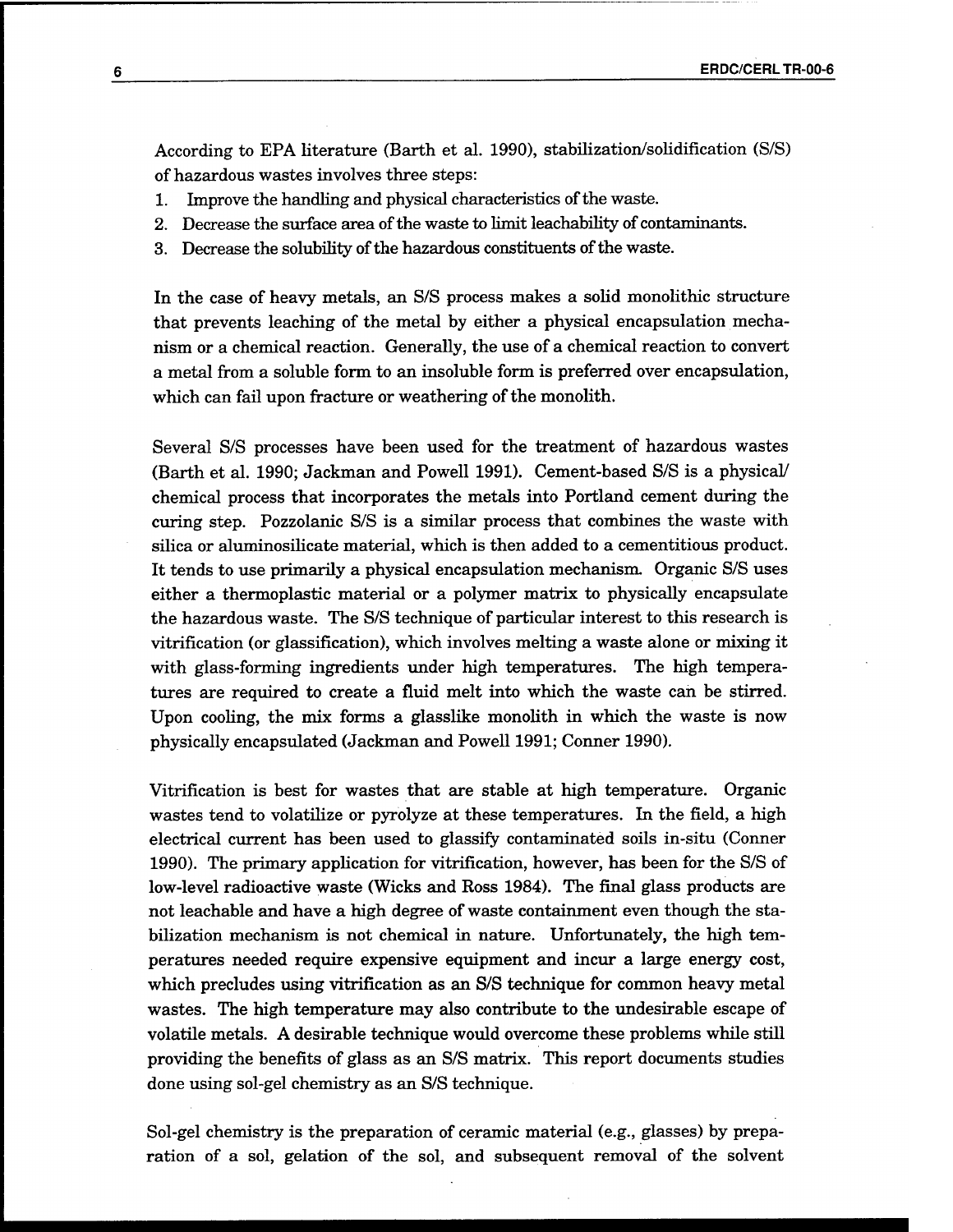(Brinker and Scherer 1990; Hench and West 1990; Hua 1991). Sol-gel chemistry originated in the mid-1800s with several studies on the creation of silicon dioxide (Si02) glass from the tetraethoxysilane (TEOS) precursor (Ebelman 1846; Graham 1864). Starting with the glass precursor chemicals (metal alkoxides), solgel chemistry can create the metal oxide glass with a two-step process. Equation 1 shows the first hydrolysis step for formation of  $SiO<sub>2</sub>$  glass from TEOS:

$$
Si(OR)_{4} + nH_{2}O \text{ -- } Si(OR)_{4n}(OH)_{n} + nROH
$$
 (Eq 1)

where R is a -CH<sub>2</sub>CH<sub>3</sub> group. This step replaces the alkoxide groups with hydroxyl groups. The second step is a condensation process that initiates the silicate glass structure:

$$
=Si(OH) + RO-Si = -Si - O - Si = + ROH
$$
 (Eq 2)

or

$$
=Si(OH) + HO-Si = -- = Si-O-Si = + H2O
$$
 (Eq 3)

The condensation process continues to make an extended three-dimensional silicate glass matrix.

This process has made sol-gel chemistry a powerful tool for making films and coatings, optics, fibers, powders, and membranes with desired characteristics (Brinker and Scherer 1990). Sol-gel processing has two main benefits over vitrification. First, sol-gel glasses can be made at lower temperatures than those required for traditional glass melts (>1100 °C) (Brinker and Scherer 1990). Lower temperatures save energy, reduce volatility problems, and eliminate the need for specialized S/S equipment. Second, by beginning with the precursor materials, metals can be chemically incorporated into the glass matrix rather than merely encapsulated. The presence of metal cations at the condensation step (Equations 2 or 3) may allow covalent bonding in the silicate structure. This bond increases the immobility of the metal thus resulting in a better-defined S/S product. The research reported here examined the ability of sol-gel chemistry to replace vitrification as a S/S technique.

#### **Objective**

The objective of this work was to investigate sol-gel chemistry as an S/S method for heavy metal contaminated waste. The goal was to assess the value of this technology and identify a simple recipe for metal treatment. Initial work focused  $\overline{\mathbf{7}}$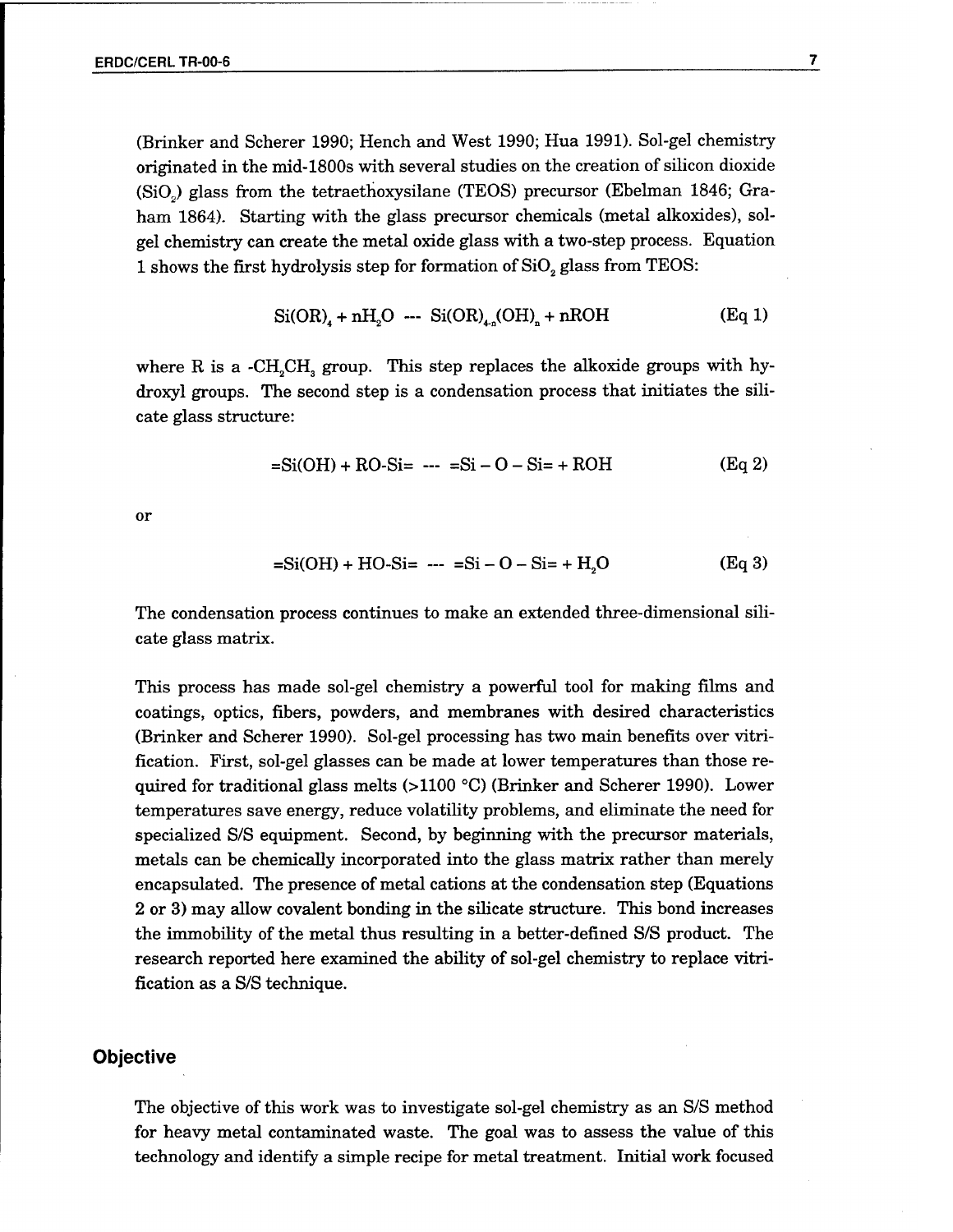on solutions that contain soluble forms of heavy metals rather than contaminated solids. Solutions containing known concentrations of heavy metal will provide a controlled system with the highest chance of stabilization success.

#### **Approach**

The literature was surveyed to select a starting point for experimentation of the various sol-gel parameters: metal salt, catalysis condition and concentration, ratios of precursor materials, and heat treatment of the glass. Glasses were created using tetramethoxysilane (TMOS) and TEOS mixed with lead cations employing different sol-gel parameters. The final products were tested using TCLP. Success of encapsulation was determined by atomic absorption (AA) analysis of the TCLP extract and calculation of the percent lead immobilized. The discussion section evaluates the behavior of sol-gel chemistry to stabilize heavy metal contaminated liquid.

#### **Mode of Technology Transfer**

It is anticipated that the results of this study will provide information and direction for any further use of sol-gel chemistry to treat heavy metal-contaminated waste.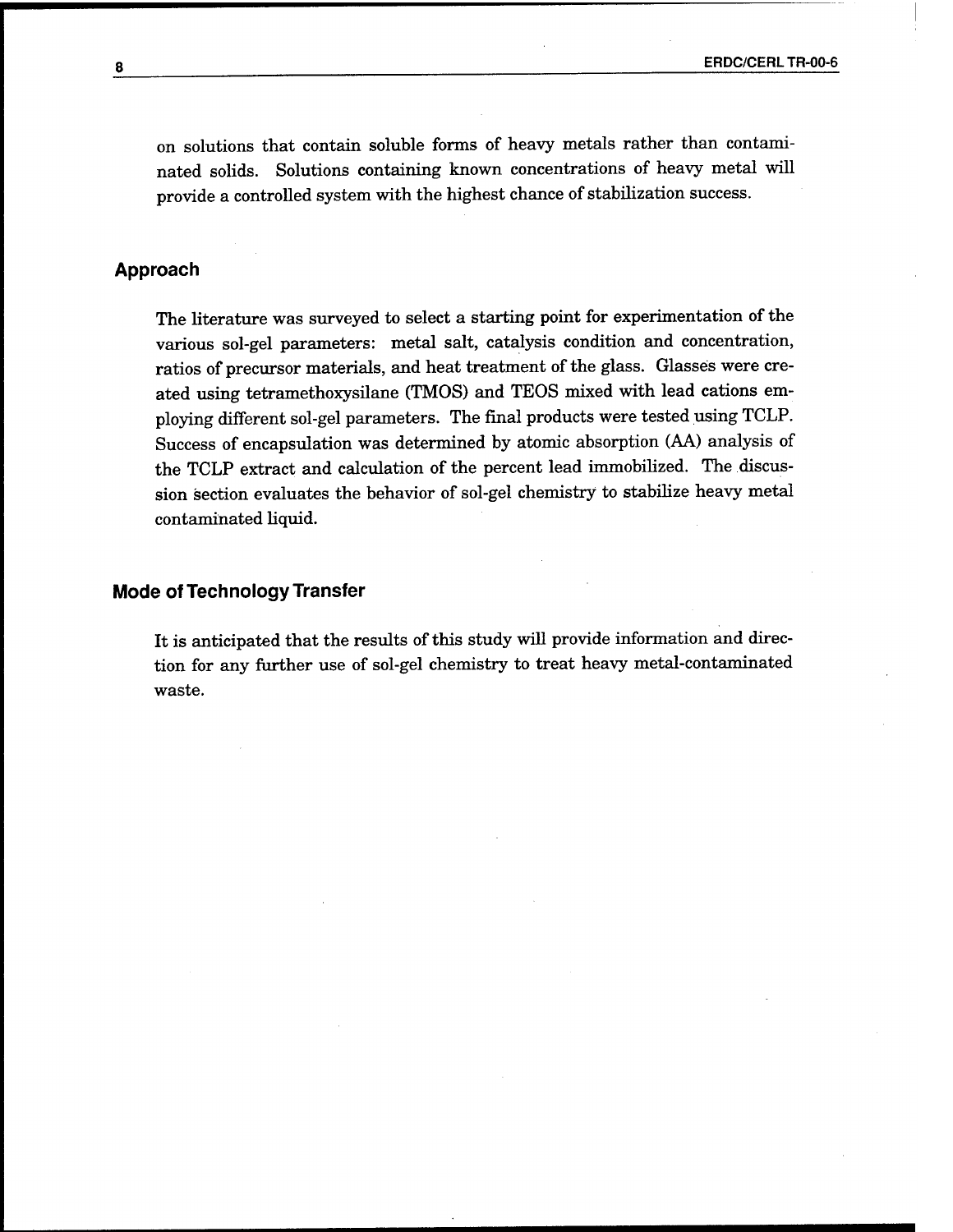## **2 Experimental Parameters**

#### **Chemicals**

Glassy samples were made by the sol-gel method using the alkoxide TMOS (Aldrich, 98%) or TEOS (Aldrich, 99%). The solvents were water and HPLC grade methanol (Aldrich, Milwaukee, WI) or HPLC grade ethanol (Aldrich). Researchers prepared a 0.1 M acid solution from trace metal grade nitric acid (Aldrich, 70%), and a 0.2 M caustic solution from trace metal grade ammonium hydroxide (Fisher, 20.9%). Lead (II) acetate trihydrate (Aldrich, 99%) was used to make three stock solutions of different  $Pb^{2}$  concentration: 10,991 ppm, 109.91 ppm, and 54.96 ppm. Complete solubility of lead acetate required slight acidification, Which was achieved by adding 0.5 mL concentrated nitric acid to 100 mL lead acetate solution. ACS grade lead nitrate (Fisher Scientific, Pittsburgh, PA) was also used as a second form of lead. All water was distilled and deionized with a Milli-Q Plus system (Millipore Systems, Bedford, MA). All chemicals were used as received.

 $\boldsymbol{9}$ 

TCLP requires an acidic solution of 4.93 +/- 0.05 pH. This extraction solution was prepared from trace metal grade glacial acetic acid (Fisher) and sodium hydroxide (Aldrich, 97%) as instructed in the EPA's SW846 Method 1311 (EPA 1986).

#### Sol-Gel Procedure

Four different methods were used to apply the sol-gel process. Method 1 sequentially added 15 to 50 mL of water, 0.04 to 0.1 mL of concentrated nitric acid, and 1.5 to 15.5 mL of TEOS to a specific amount of solid lead nitrate. After stirring, the lead nitrate was completely dissolved. The gels were dried at 70 °C for 3 days followed by curing at 500 °C for 12 minutes. Method 2 dissolved the lead acetate before adding it to the other ingredients. The general recipe for the second method was the sequential addition of 5 to 20 mL of 1.0 M TMOS in methanol, 5 to 20 mL water, 10 mL of 0.1 M nitric acid and/or 10 mL of 0.2 M ammonium hydroxide, and 10 mL of 0.05 M lead acetate (109.92 mg added  $Pb^{*2}$ ). These gels were aged for 4 days at room temperature and dried in a two-stage process; 2 hr at 65 °C and overnight at 100 °C. Method 3 combined a methanol mixture and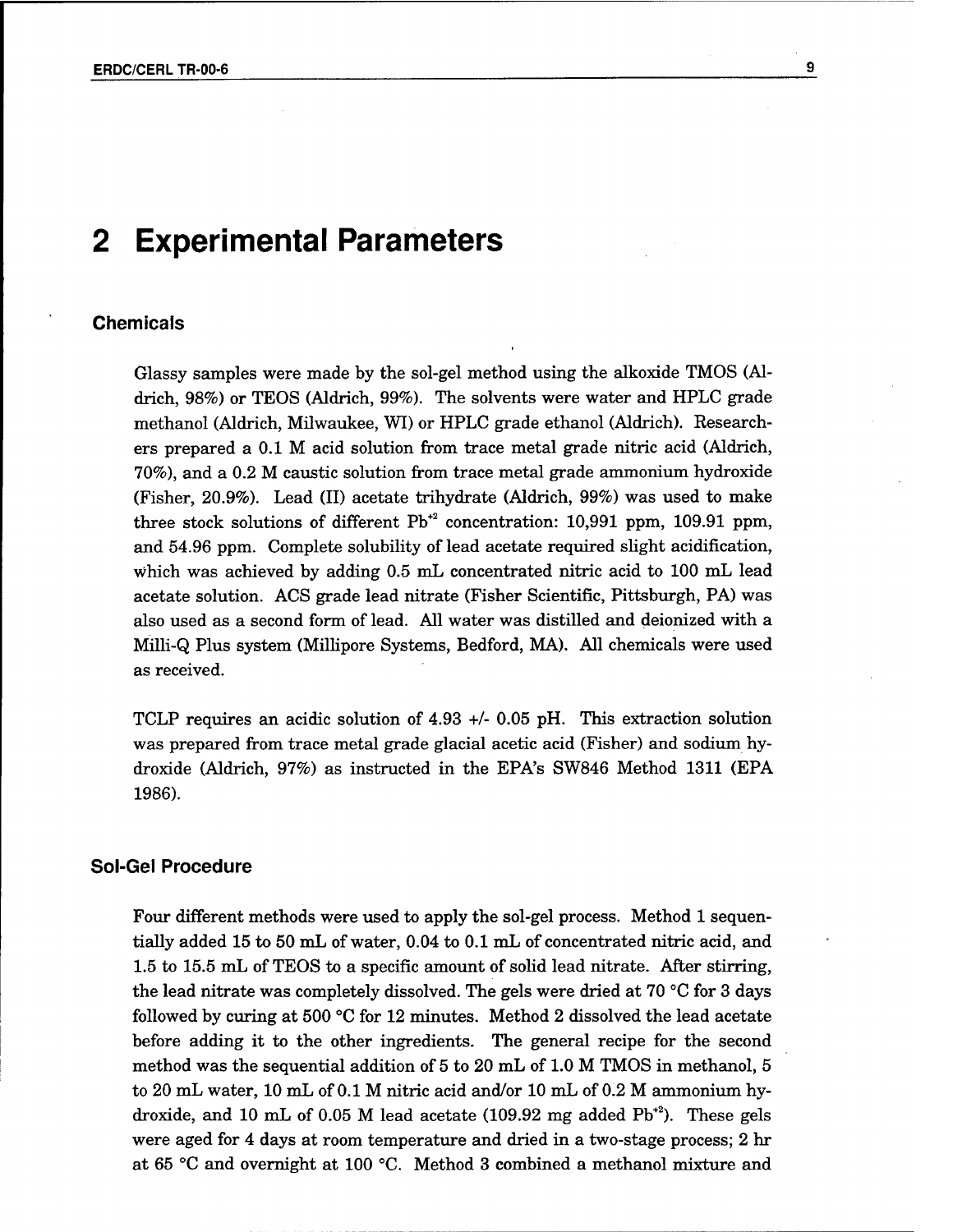an aqueous mixture. The general recipe for the third method was to mix equal amounts (10.0 mL) of neat TMOS and methanol in a beaker. In a second beaker, 10.0 mL of a lead acetate solution was combined with 10.0 mL water and 3.0 mL of 0.1 M nitric acid. The lead acetate solutions were either 11,000 ppm, 110 ppm, or 55 ppm  $\rm Pb^{*2}.$  The aqueous mixture was added to the TMOS/methanol mixture with gentle agitation. Solidification occurred in 2 to 3 days at room temperature. The heat treatment conditions varied with experiment. Method 4 was prepared similarly to Method 3 except for the heating conditions. An aqueous mixture was prepared from 10 mL of 0.1 M nitric acid, 5 mL of water, and 5 mL of one of two lead acetate solutions: 11,000 ppm  $\rm Pb^{*2}$  or 55 ppm  $\rm Pb^{*2}$ . This aqueous mixture was then added to 20 mL of 1.0 M TMOS in methanol. Five days of continuous stirring at room temperature resulted in solidification. The gels were dried at 70 °C for 5 days. The gels were further dried at 110 °C for either 19 or 44 days.

#### **Immobilization Test Procedure**

The EPA established the TCLP as the method to determine the amount of leachable metal in a sample. For lead, a leachable concentration less than 5.0 ppm passes the TCLP. The immobilization of lead in glass by the sol-gel process was tested in two steps. Preliminary results were obtained in the first step by extracting with water ( $pH = 7.0$ ) in a modified TCLP method. Samples were also subjected to an extraction with the 4.93 pH extraction fluid of the TCLP method in the second step.

Samples for TCLP must have particles less than *VA* in. in diameter. The sol-gel glasses met the particle size requirements as they broke into small pieces during the drying stage of the sol-gel process. After the sol-gels are transferred to an extraction vessel (plastic bottles), the appropriate extraction fluid is added at a ratio of 20 mL solution per gram of sample. Extraction of lead from the sol-gels proceeds for 18 hr with agitation. The sample is decanted, and the solution is analyzed by AA (Perkin-Elmer [Norwalk, CT] Model 3030B).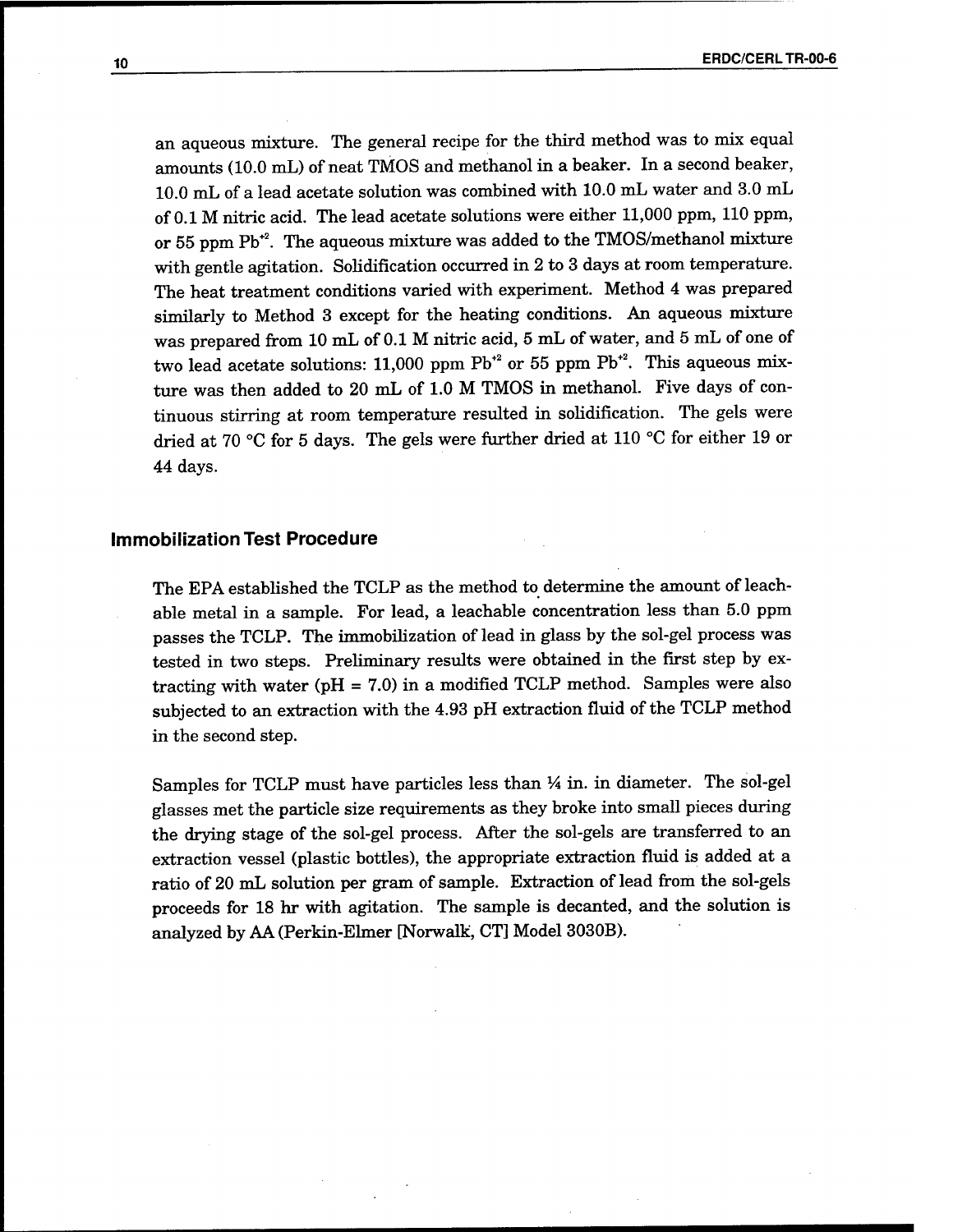# **3 Test Results**

#### **Method <sup>1</sup>**

The first method added solid  $Pb(NO<sub>3</sub>)<sub>2</sub>$  directly to the sol-gel ingredients without prior dissolution and omitted the addition of alcohol. Many different ratios of the added ingredients were tried. The amount of the lead in the final product ranged from approximately 430 mg to 1080 mg. The behavior of the final glass products had varying results, but all greatly exceeded the TCLP limit of 5 ppm. The calculated percent of immobilized lead ranged from 67 to 0 percent with most samples falling between 15 and 30 percent. Thus, the majority of the introduced lead leached out from all the samples. Visual inspection of the final glass products revealed a white or yellow precipitate coated on and around the surface of the SiO<sub>2</sub> particles. This indicates that the  $Pb(NO<sub>3</sub>)<sub>2</sub>$  recrystallized out of solution without incorporation into the glassy matrix.

#### **Method 2**

The second method used a different form of the lead, dissolved this lead salt before addition into the mixture, and subjected the gel to a lower final temperature than Method <sup>1</sup> (100 °C versus 500 °C). Specifically, lead nitrate was replaced by a solution of lead acetate. Dissolution of the salt before addition was done to maximize the participation of lead ions in the condensation process. The alkoxide was TMOS instead of TEOS and methanol was used in the mixture. Experiments were performed varying the ingredients in content and relative amounts among the sol-gels. Two sol-gels were made with an acid catalyst (0.1 M HNO<sub>3</sub>) to compare to two sol-gels made with a base catalytic  $(0.2 M NH<sub>4</sub>OH)$ . Also, a set of sol-gels was prepared by a two-step catalyst process; sequential addition ofthe acid followed by base. For all three sets, TMOS and water were adjusted to provide a high and a low water condition for the formation of sol-gels. A gentler extraction of the final glasses was performed using water because of the considerable lack of success in Method 1. Demonstration of immobilization under a gentler extraction would indicate improvement over Method 1, but a harsher extraction would be required to determine the extent of success.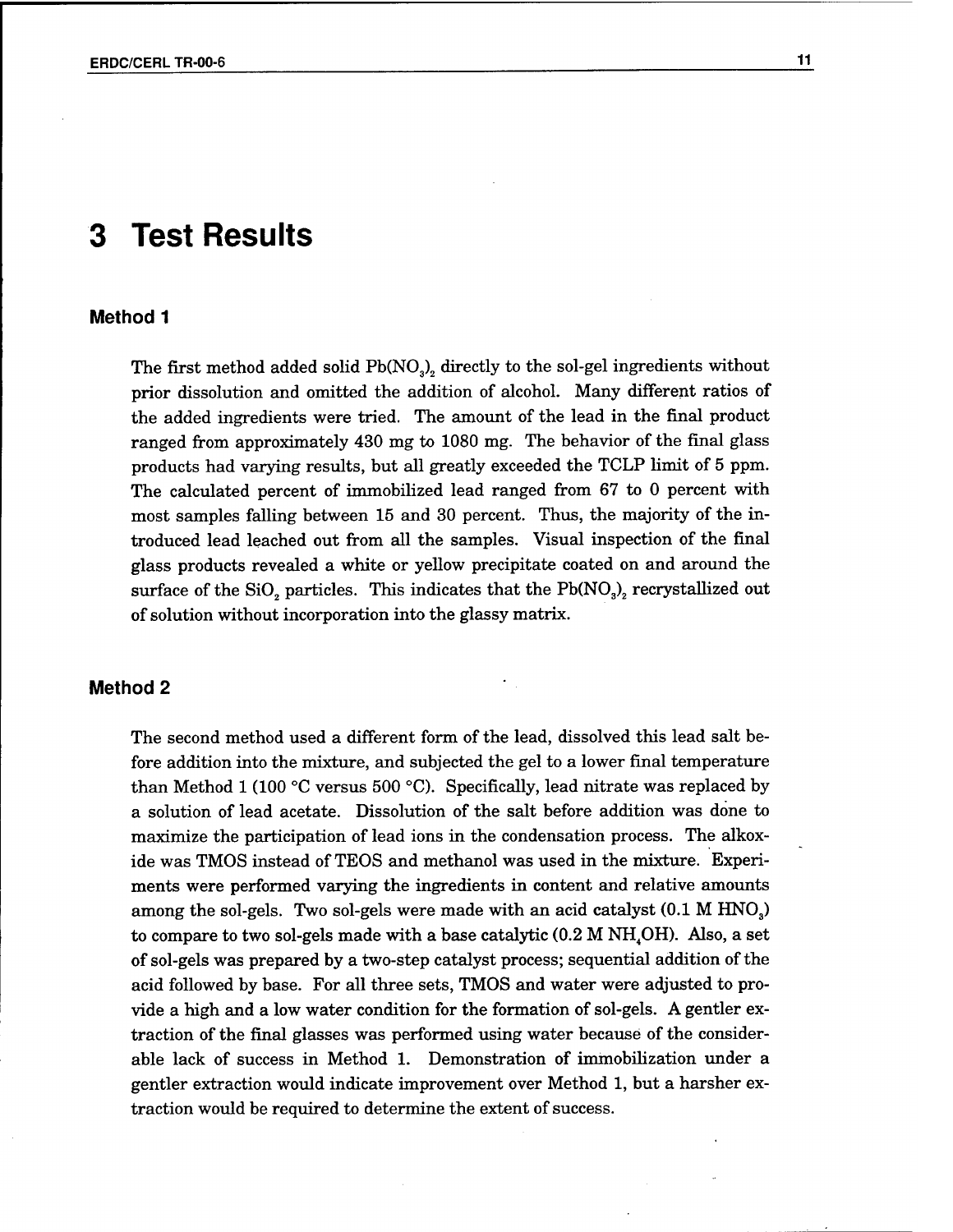Table 1 shows the results of leaching these sol-gel samples with water. Samples <sup>1</sup> and 2 used an acid catalyst, samples 3 and 4 used the base catalyst, and the remaining samples were prepared with both catalysts. All samples failed this modified TCLP test. A crackling sound was heard with several samples with the addition of the aqueous extraction fluid suggesting incomplete formation of the matrix. Calculations showed that over 50 percent of the lead usually leached from the sol-gels regardless of the formulation conditions. The base catalyst performed slightly better than the acid catalyst and the two step catalyst process had widely varying results. Only slight improvements over Method 1 results are noted in Table 1.

| Sample<br>ID | <b>Initial Pb</b><br>(mg) | <b>AA Results</b><br>(ppm) | <b>Leached Pb</b><br>(mg) | <b>Immobilized</b><br>Pb (%) |
|--------------|---------------------------|----------------------------|---------------------------|------------------------------|
|              | 109.9                     | 2220                       | 71.0                      | 35.4                         |
| 2            | 109.9                     | 6000                       | 66.0                      | 39.9                         |
| 3            | 109.9                     | 1434                       | 41.6                      | 62.1                         |
| 4            | 109.9                     | 6000                       | 60.0                      | 45.4                         |
| 5            | 109.9                     | 2820                       | 53.6                      | 51.3                         |
| 6            | 109.9                     | 6000                       | 108.0                     | 1.8                          |
|              | 55.0                      | 1709                       | 29.0                      | 47.1                         |
| 8            | 109.9                     | 5700                       | 62.7                      | 43.0                         |

Table 1. Analysis of leachable lead from samples made from Method 2.

#### **Method 3**

The third method differed from Method 2 in the final temperature used to treat the gel. Three different final temperatures were used, including one temperature substantially higher than any other gel treatment. Three sets of acid catalyzed sol-gels were made under different heat treatment conditions to identify critical parameters for immobilization of lead. The ingredients and ratios were the same for all the sol-gels, except for the lead content. For each set, either 110 mg, 1 mg, or 0.5 mg of  $Pb^{2}$  was introduced into each sol-gel. Processing temperatures are based on the boiling point of methanol (65 °C) and water (100 °C). The drying condition for the glassy products of Set A was 70 °C for 24 hr immediately following gelation to remove any remaining methanol. These glasses were then kept at room temperature until TCLP. The glasses of Set B aged 2 days at room temperature and then were dried at 100 °C for 24 hr and at 120 °C for 12 hr. At these temperatures, any remaining water and methanol were removed. These products were also kept at room temperature until TCLP. In contrast, the final products of set C were dried at 70 °C for 24 hr and then 100 °C for 2 hr to remove methanol and water. These glasses were then heated from 100 to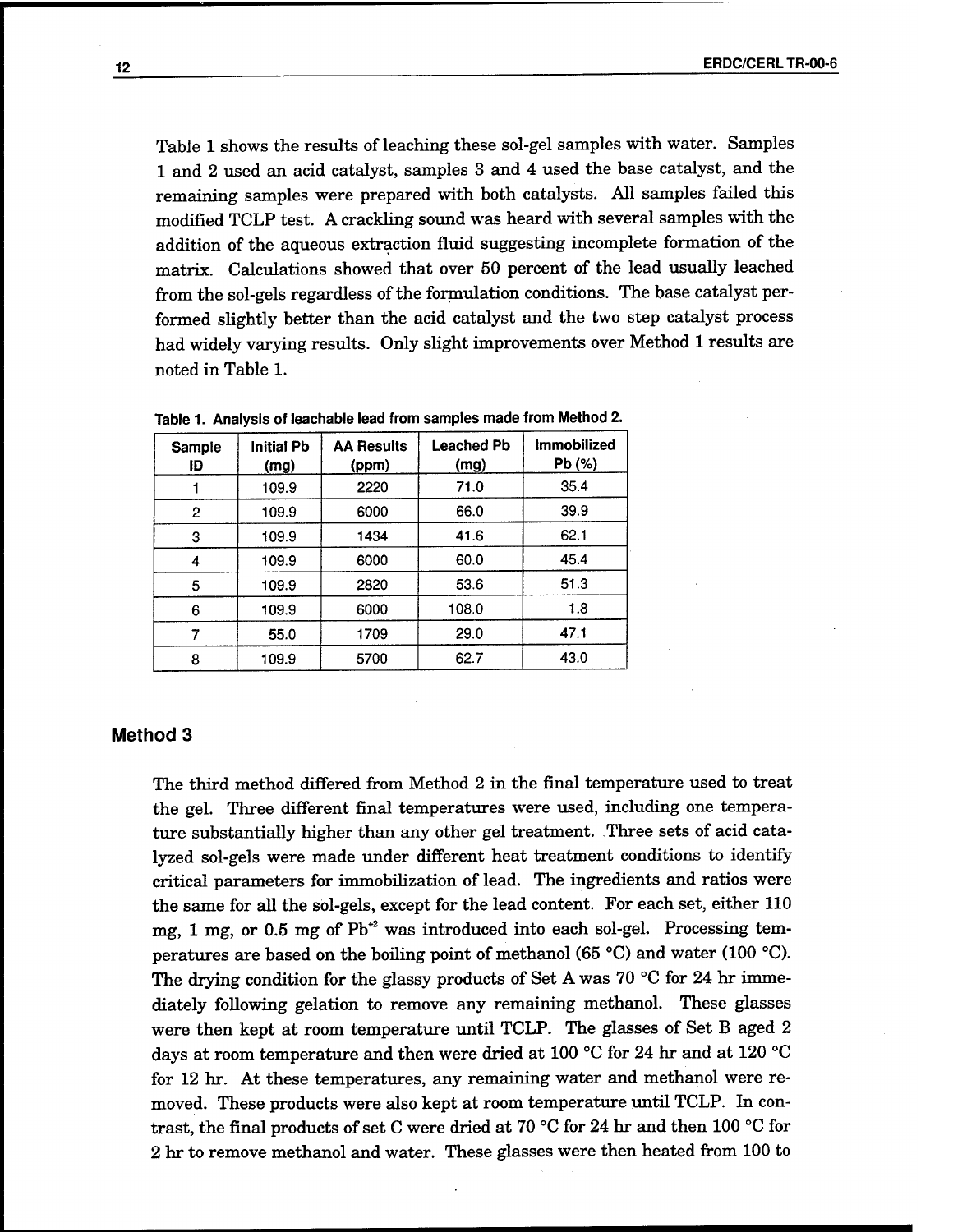700 °C at a rate of 2 °C per minute and held at this elevated temperature for 5 days. These glasses cooled and were stored at room temperature until leachability testing.

All nine samples from Sets A, B, and C were extracted with water instead of acidic extraction fluid in the TCLP method. Table 2 shows the AA analysis results from this modified TCLP test. Included in the table is the calculated percent of lead immobilized. The samples in Sets A and B all have low levels of immobilized lead for the three lead loadings. Increasing the treatment temperature from 70 to 120 °C had little if any beneficial effect on lead stabilization. Three of the samples showed no stabilization of lead cations. Only the highest lead loading (110 mg) indicated any real involvement of lead in the sol-gel matrix.

In contrast to the behavior of Sets A and B, lead was almost completely trapped in the sol-gels of Set C, and all samples passed this modified TCLP test. The maximum loss of lead from the sol-gels of Set C was approximately 2 percent, and its optimal performance occurs with the maximum lead loading.

The sol-gels of Set C were formed again in triplicate for each initial lead loading. These sol-gels were subjected to TCLP with the acid extraction solution. Table 3 shows the results of AA analysis of the TCLP acid extracts from these sol-gels along with the calculated amount of immobilized lead. For comparison, if the lead completely leached from these glasses,  $110$  mg  $\mathrm{Pb^{\ast^2}}$ ,  $1$  mg  $\mathrm{Pb^{\ast^2}}$ , and  $0.5$  mg Pb+2 would result in approximate measured AA values of 1450 ppm, 17 ppm, and 8.5 ppm, respectively. All sol-gels achieved greater than 97 percent immobilization of lead using the acidic extraction. However, the sol-gels formed with the greatest initial lead content failed the TCLP test since the lead concentration in the acidic extraction solution exceeded 5.0 ppm.

| <b>Sol-Gel Set</b> | Sample ID | <b>Initial Pb</b><br>(mg) | <b>AA Results</b><br>(ppm) | <b>Leached Pb</b><br>(mg) | Immobilized Pb<br>(% ) |
|--------------------|-----------|---------------------------|----------------------------|---------------------------|------------------------|
| A                  |           | 109.9                     | 630                        | 68                        | 38.11                  |
| A                  | 2         | 1.1                       | 29                         |                           | 0.00                   |
| A                  | 3         | 0.5                       | 4                          | 0.45                      | 14.90                  |
| в                  | 4         | 109.9                     | 720                        | 76.3                      | 30.44                  |
| в                  | 5         | 1.1                       | 13                         |                           | 0.00                   |
| B                  | 6         | 0.5                       | 6                          | 0.5                       | 0.00                   |
| C                  |           | 109.9                     | 0.2                        | 0.01                      | 99.99                  |
| C                  | 8         | 1.1                       | 0.3                        | 0.027                     | 97.56                  |
| C                  | 9         | 0.5                       | 0.1                        | 0.008                     | 99.00                  |

**Table 2. Analysis of leachable lead from samples in sets A, B, and C.**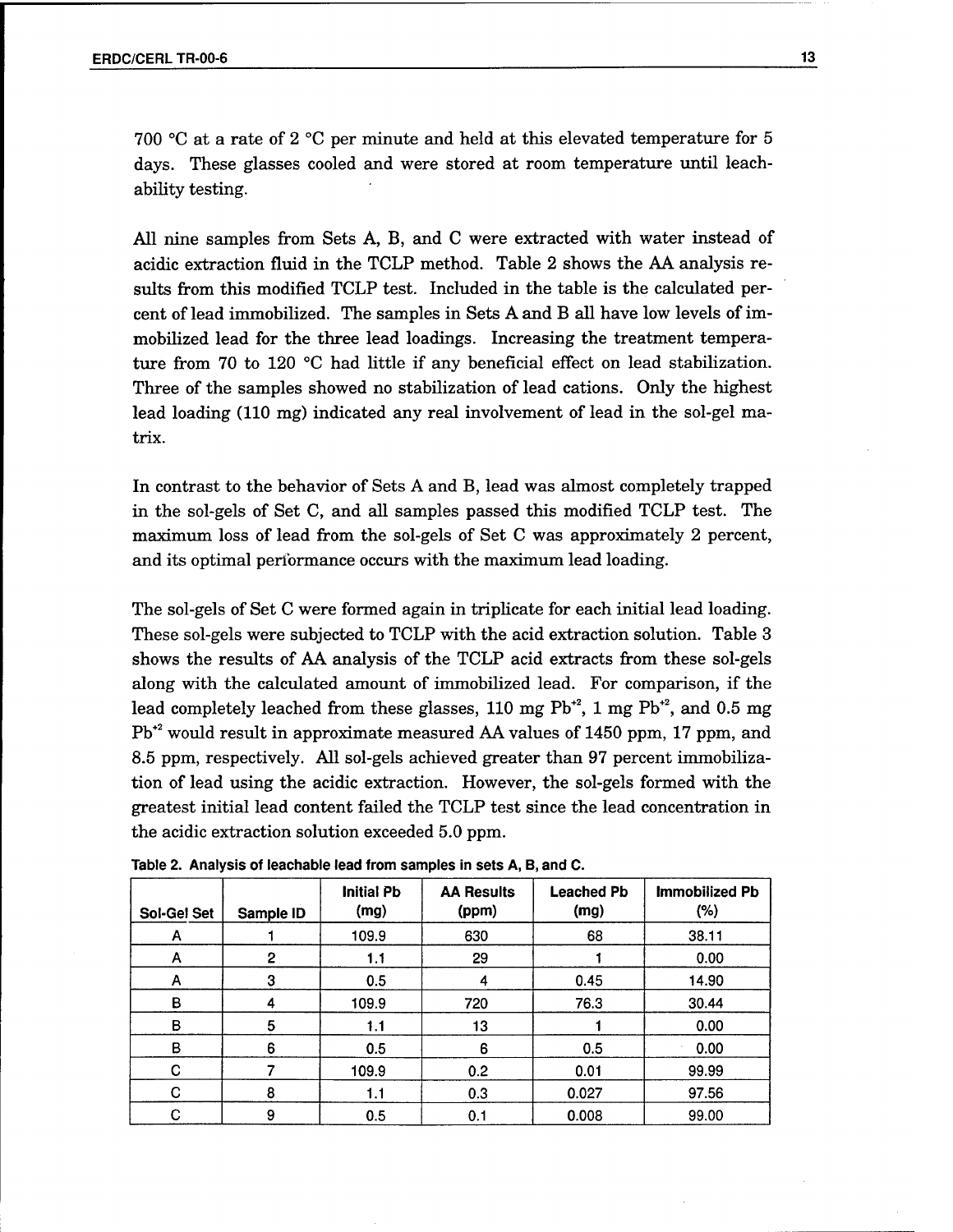| Sample ID | Initial Pb (mg) | AA Results (ppm) | Leached Pb (mg) | Immobilized Pb (%) |
|-----------|-----------------|------------------|-----------------|--------------------|
|           | 110             | 21.0             | 1.60            | 98.5               |
| 2         | 110             | 24.1             | 1.83            | 98.3               |
| 3         | 110             | 59.0             | 4.54            | 95.9               |
|           |                 | 0.5              | 0.03            | 96.9               |
| 5.        |                 | 0.3              | 0.02            | 98.1               |
| 6         |                 | 0.7              | 0.03            | 96.9               |
|           | 0.5             | 0.0              | 0.00            | 100.0              |
| 8         | 0.5             | 0.0              | 0.00            | 100.0              |
| 9         | 0.5             | 0.1              | 0.01            | 98.7               |

| Table 3. Analysis of leachable lead in replicate samples with three different lead loadings using |  |  |
|---------------------------------------------------------------------------------------------------|--|--|
| the sol-gel method of Set C.                                                                      |  |  |

#### **Method 4**

The fourth method examined the drying period at a low temperature similar to that used in Method 2. The gels were prepared similar to Method 3 in that the aqueous components were combined and added to the alkoxide. A solution of lead acetate was used to incorporate either 55 mg or 0.27 mg  $Pb^{*2}$  into the sol-gel. The two-stage drying process of Method 2 was used with slight modification to investigate the effect of drying time on lead immobilization. After drying the gels at 70 °C for 5 days, the gels were divided into two sets, each set containing both high and low Pb<sup>+2</sup> content. The glassy products of Set A were heat treated at 110 °C for 19 days while the glassy products of Set B were heat treated at 110 °C for 44 days.

Table 4 shows the analysis results of the TCLP acid extracts from these sol-gels. Sample 9 of Set B passed TCLP, but all others failed. Greater amounts of lead were retained in samples with higher initial lead loadings. The percentage of lead immobilized was in the mid-eighties regardless of the heat treatment time. In contrast, the samples with lower initial lead loadings showed better lead immobilization when heated longer.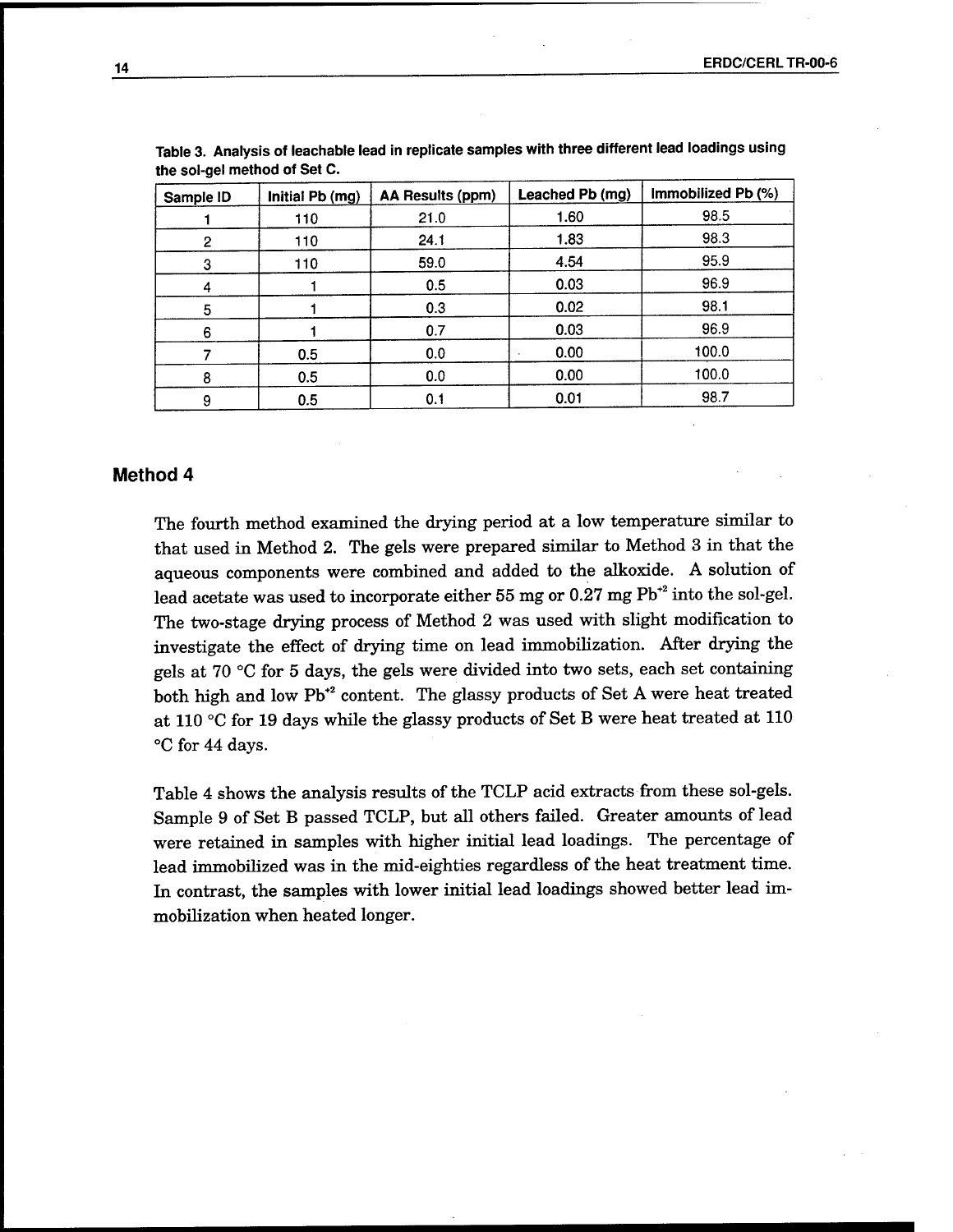| Sol-gel<br><b>Set</b> | Sample<br>סו | <b>Initial Pb</b><br>(mg) | AA Re-<br>sults<br>(ppm) | <b>Leached Pb</b><br>(mg) | <b>Immobilized</b><br>Pb (%) |
|-----------------------|--------------|---------------------------|--------------------------|---------------------------|------------------------------|
| A                     |              | 54.96                     | 205                      | 5.95                      | 89.2                         |
|                       | 2            | 54.96                     | 360                      | 10.08                     | 81.7                         |
|                       | 3            | 0.27                      | 8.75                     | 0.25                      | 8.5                          |
|                       | 4            | 0.25                      | 7.50                     | 0.20                      | 16.7                         |
| B                     | 5            | 54.96                     | 35                       | 9.38                      | 82.9                         |
|                       | 6            | 54.96                     | 265                      | 7.42                      | 86.5                         |
|                       | 7            | 54.96                     | 255                      | 7.40                      | 86.5                         |
|                       | 8            | 0.27                      | 6.00                     | 0.17                      | 37.7                         |
|                       | 9            | 0.27                      | 3.75                     | 0.11                      | 60.0                         |
|                       | 10           | 0.27                      | 6.25                     | 0.17                      | 34.7                         |

**Table 4. Analysis of teachable lead from samples in Sets A and B.**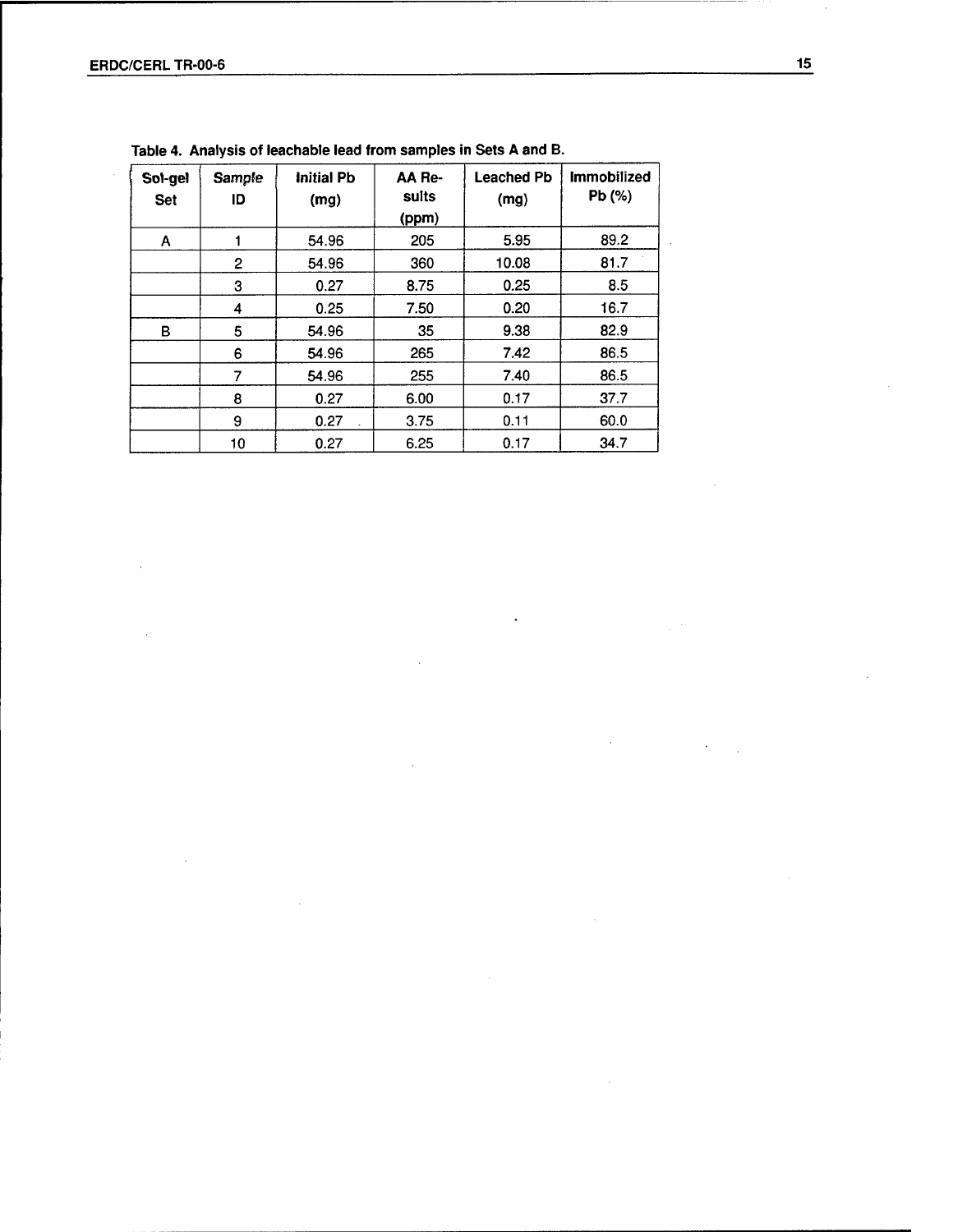## **4 Discussion and Conclusion**

Based on the results, a successful method (Method 3, Set C) was obtained for the stabilization of lead in the sol-gel glass matrix. The principle criteria for success were the use of an acetate salt rather than a nitrate salt, dissolution of the salt before addition to the sol-gel precursor chemicals, and a high curing temperature. Several issues relating to the use of sol-gel chemistry as a viable S/S technique can now be discussed.

#### **Temperature**

The results of Table 3 clearly illustrated the treatment temperature of the glass to be the dominant parameter for increased immobilization of lead. A 700 °C curing temperature created the most stable monolith. This result can be directly related to the gel structure. For any constituent to leach, it must first dissolve in the pore water of the solid matrix or in the leachant permeating the solid (Spence 1993), implying that the constituent must be present at the solid-liquid boundary. It has been shown that heat treatment of gels at elevated temperatures reduces the number of pores and their connectivity (Hench and West 1990). In addition, faster drying rates create glassy products with smaller surface areas and smaller pore volumes (Schwartz 1989). It is not surprising that increasing the gel processing temperature results in a glass that is denser and, therefore, better at immobilizing lead. Higher treatment temperatures may continue to improve the stabilizing character of the glass.

A comparison ofresults from sol-gel Set B in Table 2 to the results in Table 4 indicates that longer treatment times at a low temperature also improves performance. As the gel ages, the pore structure condenses and the glass densities preventing the leachability of lead. These gels would slowly approach, but would not reach, the final characteristics of gels heated at elevated temperatures. Unfortunately, the need to heat treat the gel to improve its S/S characteristics eliminates one of the expected benefits of sol-gel chemistry over vitrification. These temperatures are beginning to approach the levels needed for glass melting of 1200 °C and above (Vance 1986).

One further comment can be made regarding heating and drying of gels. Drying stresses can introduce catastrophic fracture of the final gel (Hench and West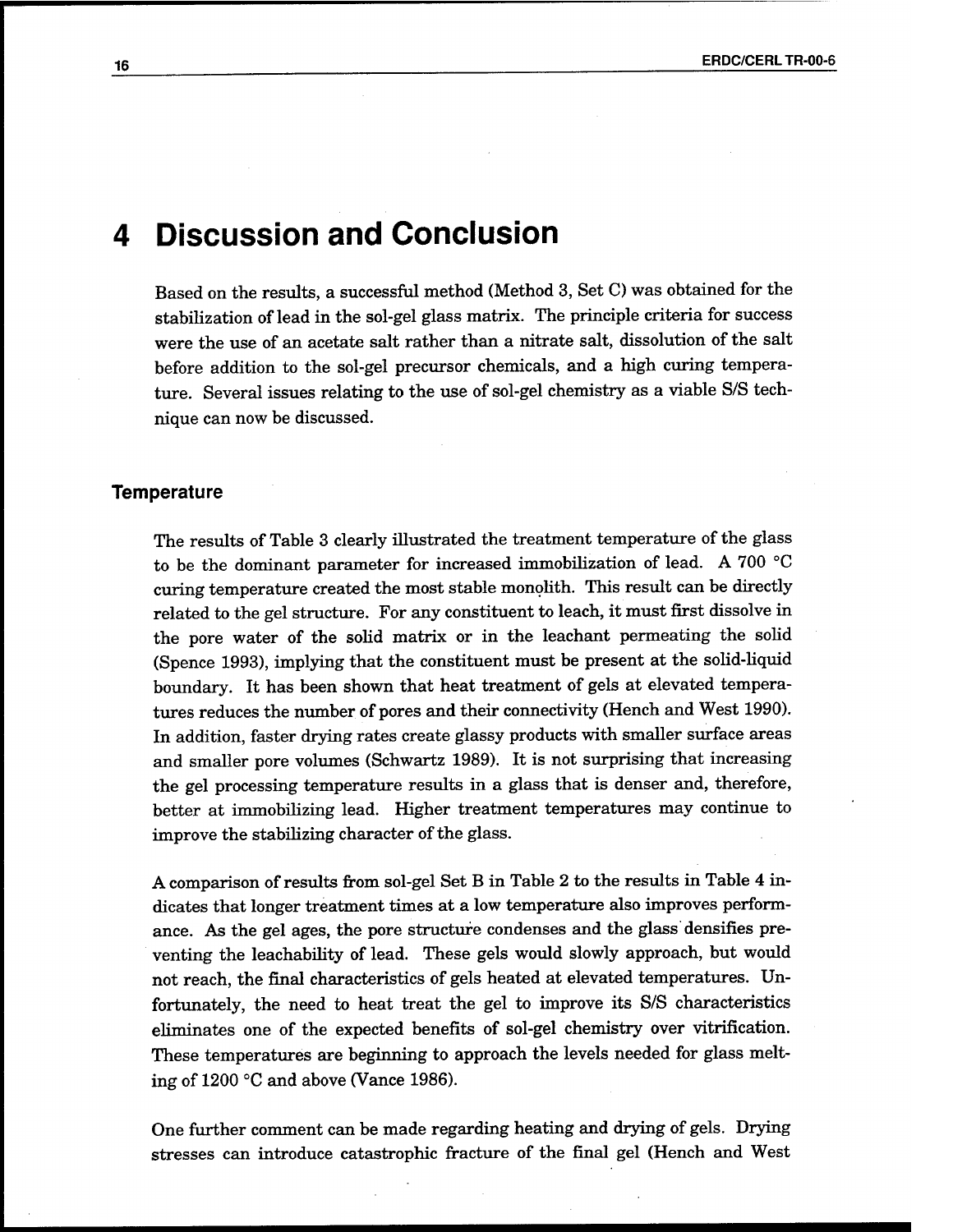1990). Problems with cracking and crazing of the glass has limited its applications. On several occasions during these experiments, it was observed that catastrophic fracturing had caused the final gel to actually explode out of its beaker. This behavior increases the surface area of the final product and allows additional leaching of lead from newly exposed sites.

#### **Sensitivity of Sol-Gel Chemistry**

Numerous references have indicated the sensitivity of the sol-gel chemistry with differences in gel structure as a function of preparation conditions (Schwartz 1989). The pH of the solution has a dramatic effect on the glass structure, creating monolithic structures under acidic conditions versus spherical particles under basic conditions (Dave and Maccrone 1986). It has been shown that acidic gels and low water conditions will result in greater bulk density with lower pore volume than the same acidic gels with high water conditions (Schwartz 1989). Differences in rates of hydrolysis relative to the rates of condensation during gelation produce a very different polymer structure (Brinker et al. 1982). This research did not observe great effects on the stabilization ability of the glass related to the pH conditions; none of these glasses worked well. Reproducibility was sometimes a problem directly related to reaction sensitivity. Nevertheless, it is not useful to use an S/S technique that is sensitive to the initial conditions, especially since the chemistry of the heavy metal contaminated waste may vary dramatically.

#### **Counter Ion Effects**

Other work has shown that metal ions have been incorporated into sol-gel matrices from the metal acetate in aqueous solutions. Copper ions have been incorporated as structural probe ions in the glass (Dave and Maccrone 1986) and even lead has been incorporated into a titanate matrix (Schwartz 1989), but these require careful control of the chemistry. The high treatment temperatures for the gels are needed to degrade the acetate from the matrix. Results from Method <sup>1</sup> indicate that lead from the nitrate can interfere with the gelation process and precipitate from the glass without immobilization. There would be no control over the metal counter ion in actual waste samples.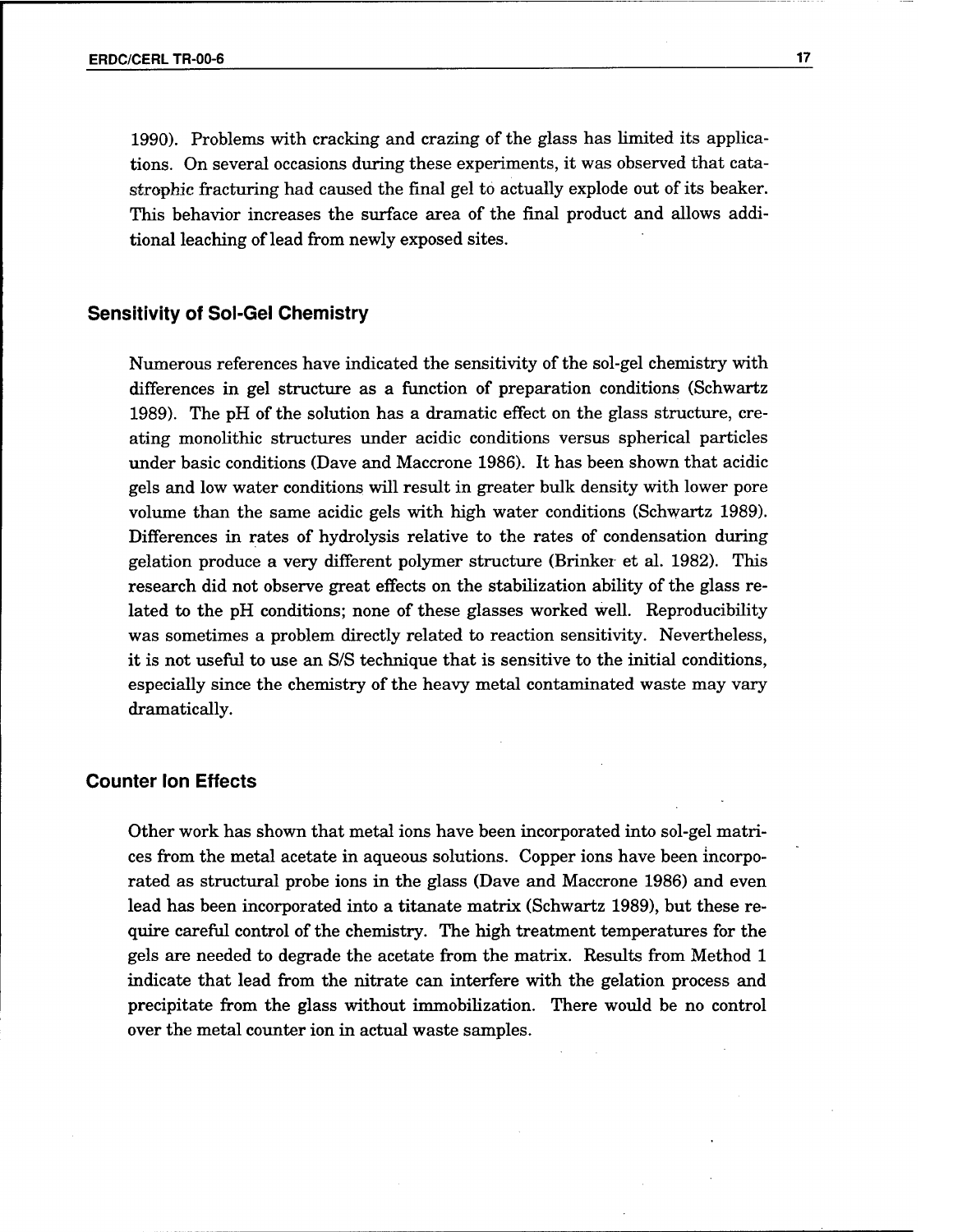#### **Loading Capacity**

It is important to consider the loading capacity when comparing methods. Loading capacity is the amount of waste that can be stabilized by a given amount of matrix. Low loading rates where little chemical or physical encapsulation occurs can be regarded as merely dilution of the waste to pass TCLP. In sol-gel chemistry, mixing components and waste on a molecular level should maximize chemical interactions and optimize the loading capacity. Other research that shows chemical and physical interactions between the gel and an entrained metal are usually interested in dopant levels of the metal, which are much lower than S/S levels. Using the best result in Table 2, 110 mg of Pb+2 were effectively loaded into 2.44 g of matrix for a loading rate of less than 5 percent. This sample passed a modified TCLP extraction using water, but a similar sample failed when using the acidic extraction fluid. The 5 percent value can thus be considered as an upper bound to loading capacity in these experiments. This result can be compared to Portland cement where a typical loading capacity is a 1:1 mixture of waste to cement, or 50 percent (Conner 1990).

#### **Limited Applicability**

To maximize the potential success of sol-gel chemistry as an S/S technique, this research focused only on stabilization of solutions where the metal alone is present and in cationic form. Clearly, no real waste will be as pure and controlled as this type of solution. Some aqueous wastes contaminated by metals may result from industrial processes such as electroplating baths or from extracting the metals from solid wastes in a wash solution, but such instances are few. Sol-gel processes have been used to encapsulate particulates to impart desired bulk characteristics to the glass product (for example, soot for blocking infrared radiation (Lux et al. 1990)). However, based on the need for tightly controlled chemistry and glass fracture at boundary surfaces, sol-gel encapsulation of solid wastes is not a likely application. Vitrification is primarily used in the highly specialized area of low-level radioactive waste stabilization. Sol-gel chemistry would similarly need a specialized niche to be useful.

#### **Cost**

Final comments can be made regarding cost. One reason the siloxane glasses TEOS and TMOS were used in these studies is that they are the least expensive precursors. TMOS costs \$33.20 for 100 g. Using a loading capacity of 5 percent, it would cost \$664 to encapsulate 100 g of lead. For comparison, 100 g of lead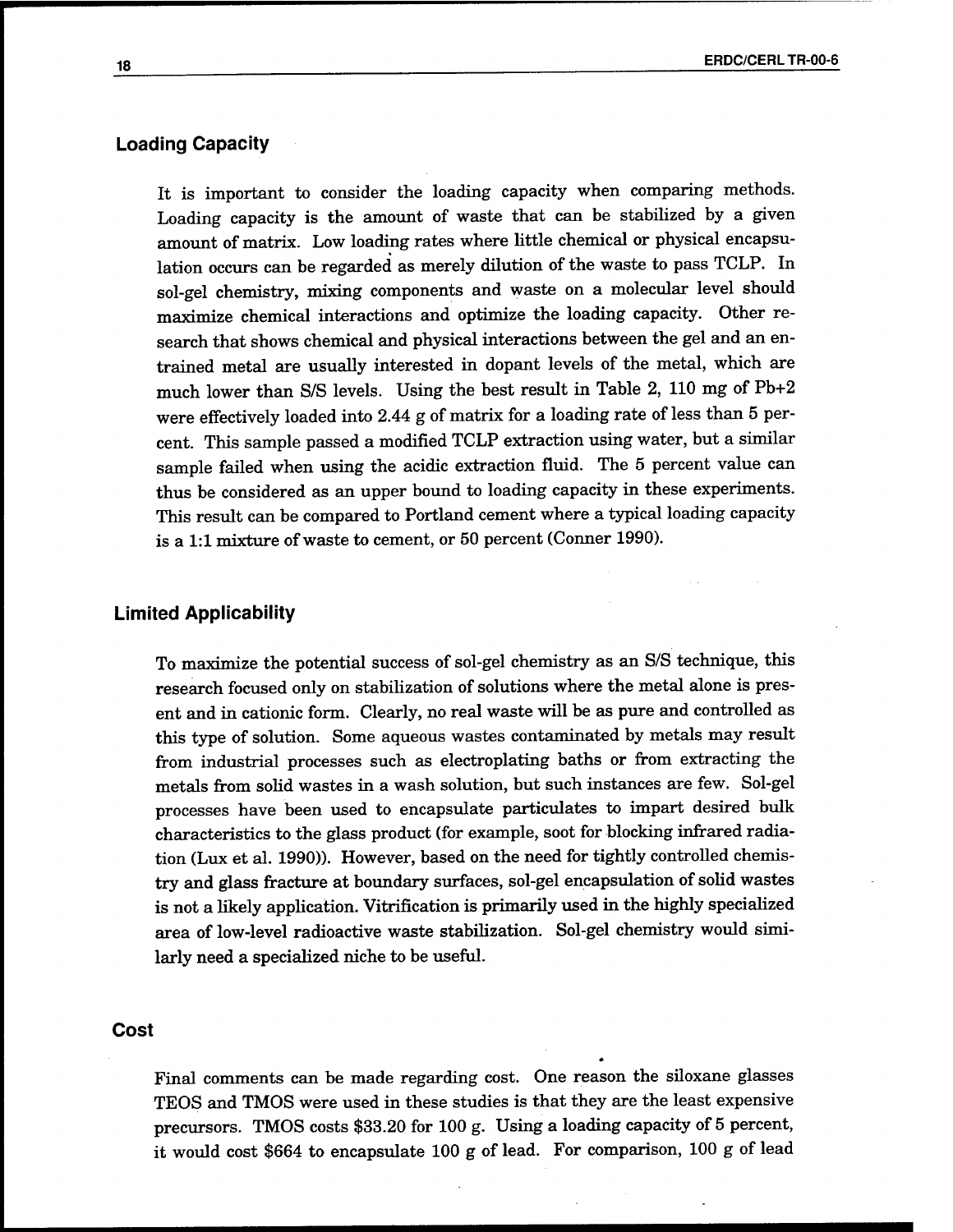could be encapsulated in Portland cement at a cost of about 20 cents using the same 5 percent loading capacity.

#### Conclusion

The results reported in this document have shown that sol-gel processing can minimally stabilize lead from solutions. The successful stabilization results indicate that some metal can be encapsulated in the glass matrix. Due to the numerous problems listed earlier, however, it is unlikely that sol-gel chemistry will provide a useful S/S tool. It is too sensitive to chemistry, too limited in application, and too expensive to compete with common cementitious processes.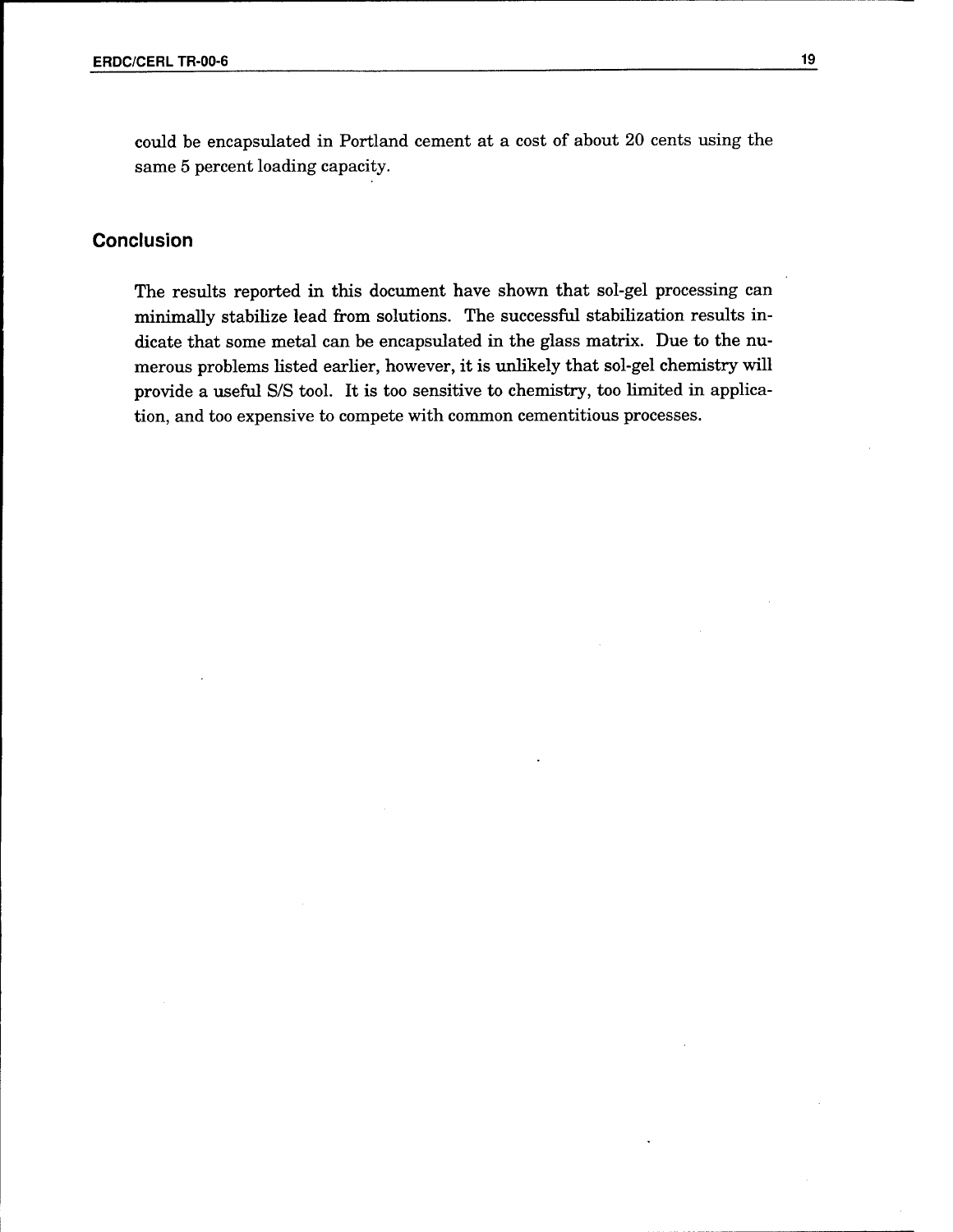### **References**

- Barth, Edwin F., Paul de Percin, M.M. Arozarena, J.L. Zieleniewski, M. Dosani, H.E. Maxey, S.A. Hokanson, CA. Pryately, T. Whipple, R Kravitz, M.J. Cullinane Jr., L.W. Jones, and P.G. Malone, *Stabilization and Solidification ofHazardous Wastes* (Noyes Data Corporation, Park Ridge, NJ, 1990).
- Brinker, C.J., K.D. Keefer, D.W. Schaefer, and C.S. Ashley, "Sol-gel Transition in Simple Silicates," *J. Non-Cryst. Solids,* 48 (1982), p 47.

Brinker, C.J., and G.W. Scherer, *Sol-Gel Science* (Academic Press, NY, 1990).

- Conner, J.R., *Chemical Fixation and Solidification ofHazardous Wastes* (Van Nostrand Reinhold, NY, 1990).
- Dave, S., and R.K. Maccrone, "EPR of Cu(II) in Sol-Gel Prepared SiO<sub>2</sub> Glass", in *Better Ceramics Through Chemistry II,* C. Jeffrey Brinker, David E. Clark, and Donald R. Ulrich, eds. (Material Research Society, Pittsburgh, PA, 1986).
- Ebelman, M., *Ann. Chemie Phys.,* 16, p 129 (1846).

Graham, T., *J. Chem. Soc.,* 17, p 318 (1864).

Hench, L, and J. West, "The Sol-Gel Process," *Chem. Rev.* 90, p 33 (1990).

- Hua, Duen-Wu, *Experimental Study ofPhysical - Chemical Factors in Sol-Gel Process,* Thesis, (University of Illinois at Urbana-Champaign, IL, 1991).
- Jackman, AP., and R.L. Powell, *Hazardous Waste Treatment Technologies: Biological Treatment, Wet Air Oxidation, Chemical Fixation, Chemical Oxidation* (Noyes Data Corporation, Park Ridge, NJ, 1991).
- Lux, X., P. Wang, D. Buttner, U. Heineman, O. Nilsson, J. Kuhn, and J. Fricke, Thermal Transport in Opacified Monolithic Silica Aerogels," XII Europ. Conf. Thermophys. Prop. (Vienna, September 24-28,1990).
- $Schwartz, Robert William, Chemical Processing of PbTiO, by Co-Precipitation and Sol-Gel Meth$ *ods: The Role ofPowder and Gel Characteristics on Crystallization Behavior,* Thesis (University of Illinois at Urbana-Champaign, 1989).
- Spence, Roger D., ed., *Chemistry and Microstructure ofSolidified Waste Forms* (Lewis Publishers, Boca Raton, FL, 1993).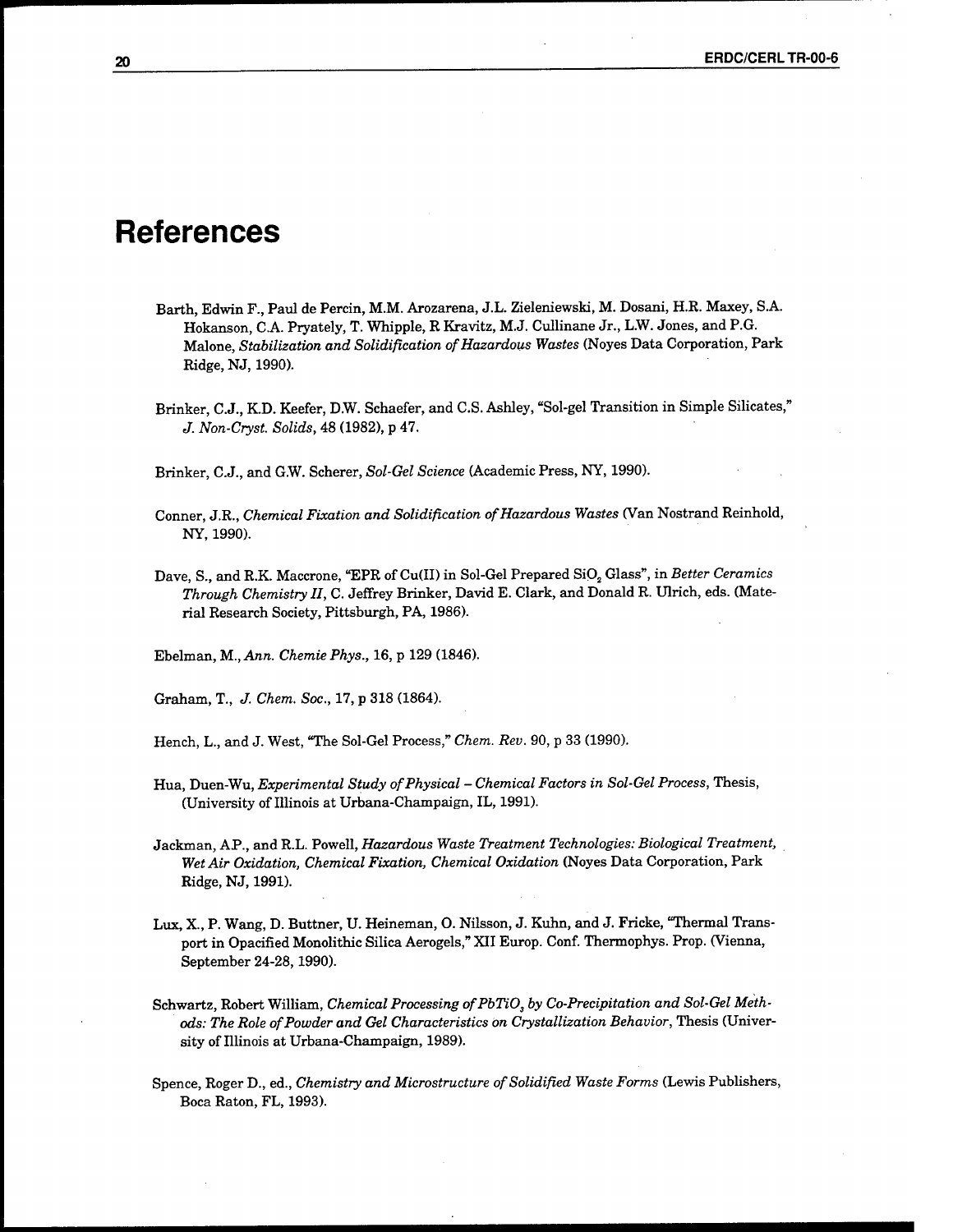- U.S. Environmental Protection Agency, 3rd ed., SW-84, *Test Methods for Evaluating Solid Waste, Vol Chapter, Method 1311, Toxicity Characteristic Leaching Procedure* (Office of Solid Waste and Emergency Response, Washington, DC, November 1986).
- Vance, E.R., "Sol-gel Production of Titanosilicate Glass-Ceramics for Nuclear Waste Immobilization," *J. Materials Sei,* 21 (1986), p 1413.
- Wicks, G.G., and W.A. Ross, "Nuclear Waste Management," *Advances in Ceramics,* Vol. 8 (American Ceramic Society, Inc., Columbus, OH, 1984).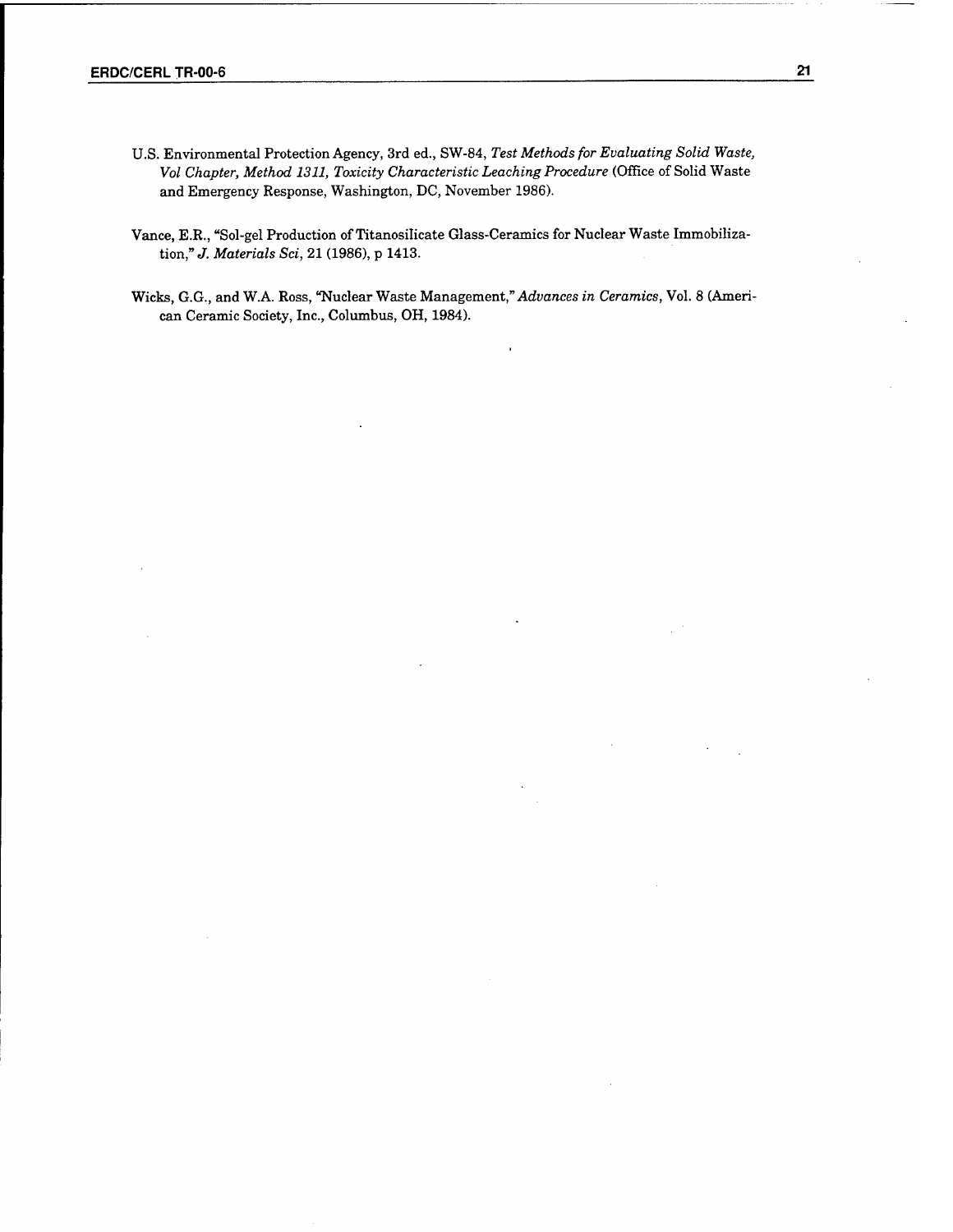#### Distribution

Chief of Engineers ATTN: CEHEC-IM-LH (2) ATTN: HECSA Mailroom (2) ATTN: CECC-R ATTN: CERD-L ATTN: CERD-M

HQ, IOC ATTN:AMSIO-BB-ENV

Army Environmental Center ATTN: SFIM-AEC-TS 21010 (2)

Defense Tech Info Center 22304 ATTN: DTIC-O(2)

> 12 2/00